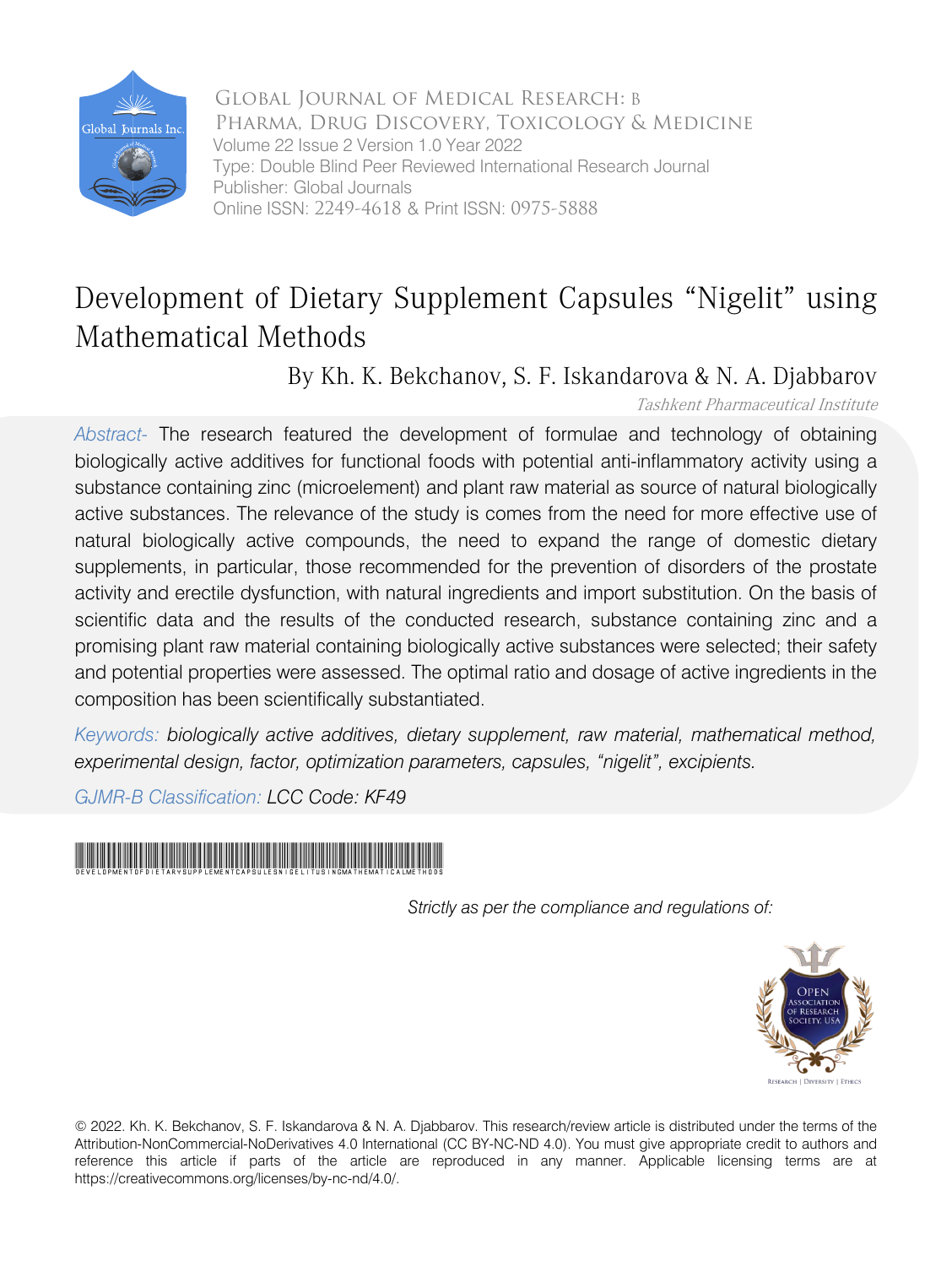# Development of Dietary Supplement Capsules "Nigelit" using Mathematical Methods

Kh. K. Bekchanov<sup>α</sup>, S. F. Iskandarova<sup>σ</sup> & N. A. Djabbarov<sup>ρ</sup>

Abstract- The research featured the development of formulae and technology of obtaining biologically active additives for functional foods with potential anti-inflammatory activity using a substance containing zinc (microelement) and plant raw material as source of natural biologically active substances. The relevance of the study is comes from the need for more effective use of natural biologically active compounds, the need to expand the range of domestic dietary supplements, in particular, those recommended for the prevention of disorders of the prostate activity and erectile dysfunction, with natural ingredients and import substitution. On the basis of scientific data and the results of the conducted research, substance containing zinc and a promising plant raw material containing biologically active substances were selected; their safety and potential properties were assessed. The optimal ratio and dosage of active ingredients in the composition has been scientifically substantiated. The technological properties of the mixtures of active ingredients that determine the choice of technology and the quality of the finished product were studied. Researches were carried out to select the optimal composition for the capsules "Nigelit" using a mathematical method of experimental design, the  $4 \times 4$  Latin square. The experimental results were processed using mathematical methods of statistical and variance analysis, involving the Fisher statistic - Fstatistic (also called the F-ratio) and the generalized desirability function. As a result, the composition and technology of dietary supplement - capsules "Nigelit" were developed.

*Keywords: biologically active additives, dietary supplement, raw material, mathematical method, experimental design, factor, optimization parameters, capsules, "nigelit", excipients.* 

#### I. Introduction

rectile dysfunction or the inability to achieve or maintain an erection sufficient for satisfying sexual activity, often becomes a real problem for men. The rectile dysfunction or the inability to achieve or maintain an erection sufficient for satisfying sexual activity, often becomes a real problem for men.<br>According to the WHO information every 10th managed older 21 has the erectile disorder and after the age of 60 years every third man is not able to perform sexual

intercourse. About 35% of men aged 40 to 70 years suffering from partial or total inability to achieve erection [1].

To date, effective approaches of pharmacological correction of disorders of sexual function in men have been developed. Depending on the indications for use, these drugs should have separately or in combination neurotropic, vasodilating, anti-inflammatory, antimicrobial, antihypoxic, immunotropic effect [1]. The basis of drug therapy for erectile dysfunction, as a rule, is made up of phosphodiesterase inhibitors: vardenafil, sildenafil, tadalafil [1]. However, all of these drugs are available with a doctor's prescription. At the same time, significant advances in the prevention and treatment of male genital pathology can be achieved with the use of overthe-counter herbal remedies. Compared to synthetic ones, natural components have a milder and more versatile effect due to the variety of components actively affecting the body and, as a rule, rarely cause side effects [1]. Most of the herbal remedies for correcting erectile dysfunction are presented in the form of biologically active additives.

Today the market of dietary supplements for the correction of erectile dysfunction mainly offers complex drugs of a certain functional orientation, most often combining herbal ingredients with a pronounced stimulating effect on sexual function and a general tonic effect [1].

When reviewing the literature, it was found that one of the types of plant raw materials that have a beneficial effect on the function of the prostate is the seeds of Nigella sativa [2], and of the microelement – zinc [3, 4].

Based on the analysis of the pharmaceutical market of the manufactured dosage forms, we have selected hard gelatin capsules as the rational dosage form for the medicinal preparation under development. Capsules represent a prospective solid dosage form with a number of advantages. For instance, they are attractive in appearance, easy to swallow, contain accurate dose, protect encapsulated medications against light, air and moisture since capsule shells provide a high level of airtightness, can quickly swell up, dissolve and get absorbed in the gastrointestinal tract, have high bioavailability [5].

*The aim of the research* is to develop the composition and technology for obtaining dietary

*Author α: Associate professor at the Department of pharmacy organizing and pharmaceutical technology, PhD in Pharmaceutical Sciences, Tashkent Pharmaceutical Institute.* 

*e-mail[: bekchanov.xamdam@mail.ru](mailto:bekchanov.xamdam@mail.ru)*

*Author σ: DSc in Pharmaceutical Sciences, professor, Head of the Department of Pharmacy organizing and pharmaceutical technology, Tashkent Pharmaceutical Institute.* 

*e-mail: iskandarova.shakhista@mail.ru*

*Author ρ: Associate professor, PhD in Pharmaceutical Sciences, Department of Industrial Technology of Drugs, Tashkent Pharmaceutical Institute. e-mail[: nuri\\_jna@mail.ru](mailto:nuri_jna@mail.ru)*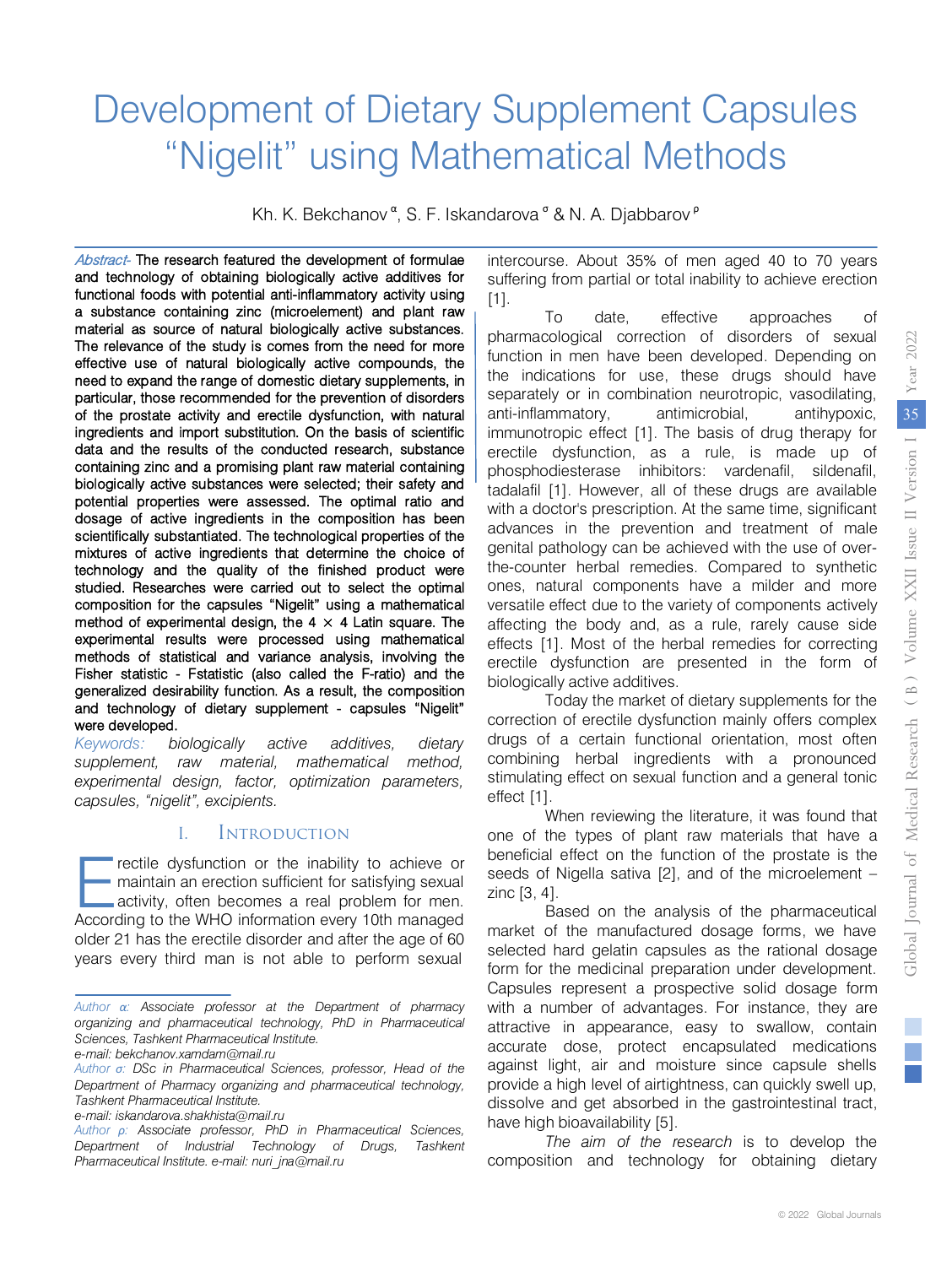supplements with specified characteristics using plant raw materials - seeds of Nigella sativa and a microelement – zinc.

#### II. Materials and Methods

Seeds of Nigella sativa, zinc sulphate, their mixture, their mixtures with different excipients and capsules on their base were selected as the materials of research. The technological properties of the materials that determine the composition, technology and the quality of the finished product and the capsule disintegration were studied using conventional methods, described in [6, 7, 8]. In order to select the optimal composition for the capsules "Nigelit" a mathematical method of experimental design, the  $4 \times 4$  Latin square was used. The experimental results were processed using mathematical methods of statistical and variance analysis, involving the Fisher statistic (F statistic) and the generalized desirability function [9, 10, 11, 12]. In order to create granules moisture activated dry granulation (MADG) was used [13, 14, 15].

#### III. Results and Discussion

For the development of the dietary supplement, firstly, a suitable dose of the microelement – zinc and plant raw material containing biologically active substances were calculated, based on the study of their safety and potential properties. Then the technological properties of the mixture of active components were studied. It was established that the mixture of active components has unsatisfactory technological properties in particular flow ability. This makes obtaining capsules of an acceptable quality from such a material impossible. In order to eliminate these disadvantages, and to produce good-quality capsules, it is necessary to incorporate excipients, and to use granulation, which prevents the segregation (stratification) of the mixture [16].

In order to choose the most rational composition and the encapsulation technology for the capsules "Nigelit", we took advantage of a mathematical method of experimental design, the method of the  $4 \times 4$ Latin square and performed analysis of variance. The use of this method makes it possible to significantly reduce the experimental error and to quantify the effect of various factors on the optimization parameters [9, 10, 11, 12]. In this case, flowability, bulk density, angle of repose of the granular materials and disintegration time of capsules were selected as the optimization parameters (see table 1); while fillers, antiaderents (antisticking agents), disintegrants and glidants were selected as factors affecting optimization parameters (see table 2). Technological properties of the granular materials and the capsule disintegration were studied using conventional methods [6, 7, 8]. In order to create granules moisture activated dry granulation (MADG) was used [13, 14]. This method allows for simultaneous mixing and of ingredients, as well as forming of a product with homogeneous dispersion [13]; minimization grinding of such issues with wet granulation as the need for a significant amount of granulating liquid, the duration and energy intensity of the process of mixing the wet mass, sensitivity of individual components of the mixture to high moisture levels, the necessity of using granule-forming *apparatus* in most cases, the long-lasting stage of drying the granules, accompanied by the unfavorable effect of temperature on active pharmaceutical ingredients, as well as the cumbersome equipment required for the air preparation and air purification processes [15]. The main advantage of this granulation method is that the resulting granules do not need to be dried - this speeds up the technological process, reduces labor and energy costs. Moreover, the resulting granules do not need additional grinding due to the characteristic homogeneous particle-size distribution [13]. Purified water was used as the moisturizing liquid for granulation.

*Table 1:* Optimization parameters for the capsules "Nigelit"

| Optimization parameters (Y)         |                                   |                       |                       |  |  |  |  |
|-------------------------------------|-----------------------------------|-----------------------|-----------------------|--|--|--|--|
|                                     |                                   |                       |                       |  |  |  |  |
| Flowability (10 <sup>-3</sup> kg/s) | Bulk density (kg/m <sup>3</sup> ) | Disintegration (min.) | Angle of repose $(°)$ |  |  |  |  |

*Table 2:* Factors affecting the optimization parameters of capsules "Nigelit"

| Name of the<br>capsules | Factors     |                               |                   |                |  |  |  |  |
|-------------------------|-------------|-------------------------------|-------------------|----------------|--|--|--|--|
|                         | A - fillers | B - antiadherents             | C - disintegrants | D - glidants   |  |  |  |  |
|                         | a, - starch | $b_1$ - magnesium<br>stearate | $C_1$ - CMC       | $d_1$ - starch |  |  |  |  |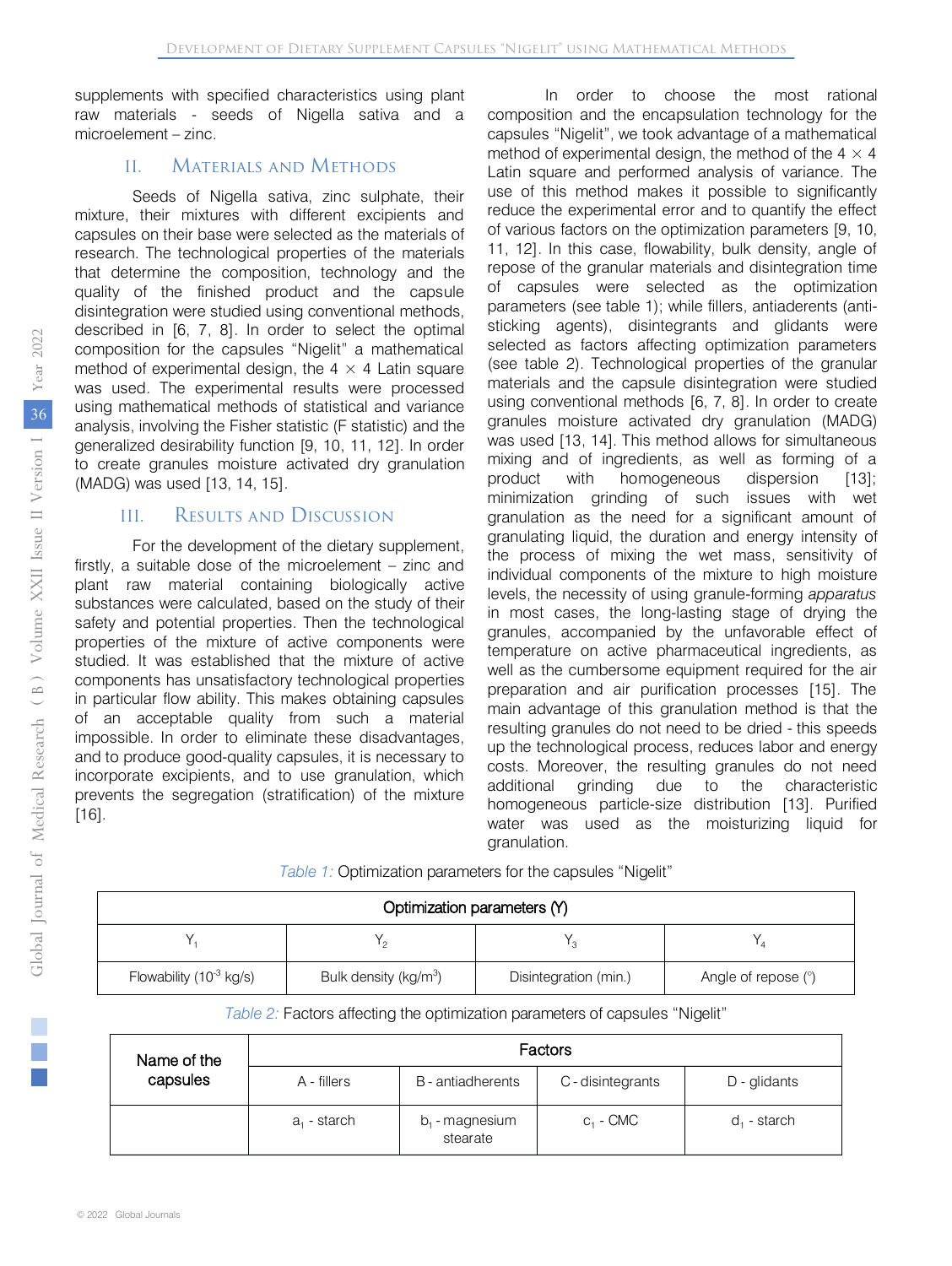| "Nigelit" | $a2$ - Prismalac 60          | $b_2$ – calcium<br>stearate | $c_2$ - MCC Arbocel A<br>300 | $d_2$ – aerosil |
|-----------|------------------------------|-----------------------------|------------------------------|-----------------|
|           | $a_3$ - MCC Arbocel A<br>300 | $b_3$ - stearic acid        | $C_3$ - UAP                  | $d_3$ – talc    |
|           | $a_{4}$ – dextrin            | $b_4$ – kaolin              | c <sub>4</sub> -Na-CMC       | $d_4 - PEG-400$ |

In order to select the optimal composition for capsules "Nigelit" various mixtures of active components and excipients were designed and prepared according to the formulations presented in table 3. Each mixture prepared according to the formulations was granulated

using moisture activated dry granulation method. Then the technological properties of thesemixtures and the disintegration of the capsules prepared on their base were studied (see table 3).

*Table 3:* Experiment design matrix and research results on the effect of the excipients on the optimization parameters for capsules "Nigelit"

|                      |                |                | Factors        |                | Optimization parameters |                                       |                        |                       |      |
|----------------------|----------------|----------------|----------------|----------------|-------------------------|---------------------------------------|------------------------|-----------------------|------|
| Experiment<br>number | A              | B              | $\mathsf C$    | D              | Υ,,<br>$10^3$ kg/s      | Y <sub>2</sub> ,<br>kg/m <sup>3</sup> | Y <sub>3</sub><br>min. | Υ <sub>4</sub> ,<br>ó | D    |
| $\mathbf{1}$         | a <sub>1</sub> | $b_1$          | $C_1$          | $d_1$          | 4,5                     | 387                                   | 30                     | 40                    | 0,47 |
| $\overline{c}$       | a <sub>1</sub> | b <sub>2</sub> | $C_2$          | $\mathsf{d}_2$ | 4,3                     | 386                                   | 32                     | 43                    | 0,44 |
| 3                    | a <sub>1</sub> | $b_3$          | $C_3$          | $d_3$          | 5,0                     | 400                                   | 33                     | 42                    | 0,48 |
| $\overline{4}$       | $a_1$          | b <sub>4</sub> | $C_4$          | $d_4$          | 4,1                     | 385                                   | 38                     | 46                    | 0,33 |
| 5                    | $\mathbf{a}_2$ | $b_1$          | $C_1$          | $\mathsf{d}_2$ | 4,1                     | 380                                   | 32                     | 41                    | 0,42 |
| 6                    | $\mathbf{a}_2$ | b <sub>2</sub> | $\mathtt{C}_2$ | $d_1$          | 4,3                     | 381                                   | 28                     | 41                    | 0,47 |
| $\overline{7}$       | a <sub>2</sub> | $b_3$          | $C_3$          | $d_3$          | 4,8                     | 392                                   | 35                     | 42                    | 0,43 |
| 8                    | a <sub>2</sub> | b <sub>4</sub> | $C_4$          | $d_4$          | 3,9                     | 380                                   | 40                     | 46                    | 0,29 |
| 9                    | $a_3$          | b <sub>1</sub> | $C_2$          | $d_3$          | 5,5                     | 390                                   | 20                     | 38                    | 0,69 |
| 10                   | $a_3$          | b <sub>2</sub> | $C_1$          | d <sub>2</sub> | 4,8                     | 377                                   | 25                     | 43                    | 0,54 |
| 11                   | $a_3$          | $b_3$          | $C_3$          | $d_1$          | 5,1                     | 380                                   | 28                     | 44                    | 0,52 |
| 12                   | $a_3$          | b <sub>4</sub> | $C_4$          | $d_4$          | 4,7                     | 378                                   | 30                     | 46                    | 0,46 |
| 13                   | a <sub>4</sub> | $b_1$          | $C_1$          | $d_4$          | 4,4                     | 388                                   | 27                     | 43                    | 0,51 |
| 14                   | $\mathbf{a}_4$ | b <sub>2</sub> | $C_2$          | $\mathsf{d}_3$ | 5,2                     | 400                                   | 25                     | 40                    | 0,61 |
| 15                   | $\mathbf{a}_4$ | $b_3$          | $C_3$          | $d_2$          | 4,5                     | 386                                   | 30                     | 46                    | 0,45 |
| 16                   | $a_4$          | $b_4$          | $C_4$          | $d_1$          | 4,8                     | 390                                   | 33                     | 43                    | 0,46 |

(Symmetric fractional factorial experiment, 16 out of 256, 1/16 fraction)

Then the results of studying the optimization parameters (table 3) were subjected to analysis of variance which allows us to test the null hypothesis (all means are equal) against the alternative hypothesis (at least one mean is different) with a specified value of alpha (in our case the value of alpha  $(\alpha)$  or the level of significance is equal to0.05 or 5%) and probability (in our case the value of probability (P) is equal to0.95 or 95%). In other words analysis of variance allows us to determine the significance of the studied factors A, B, C, D for the optimized parameters  $Y_1$ ,  $Y_2$ ,  $Y_3$ ,  $Y_4$ (table 4) at a given level of significance[11, 17].

It should be mentioned that if the F test statistic (observed) is greater than the F critical value, i.e.  $F_{\text{statistic}}$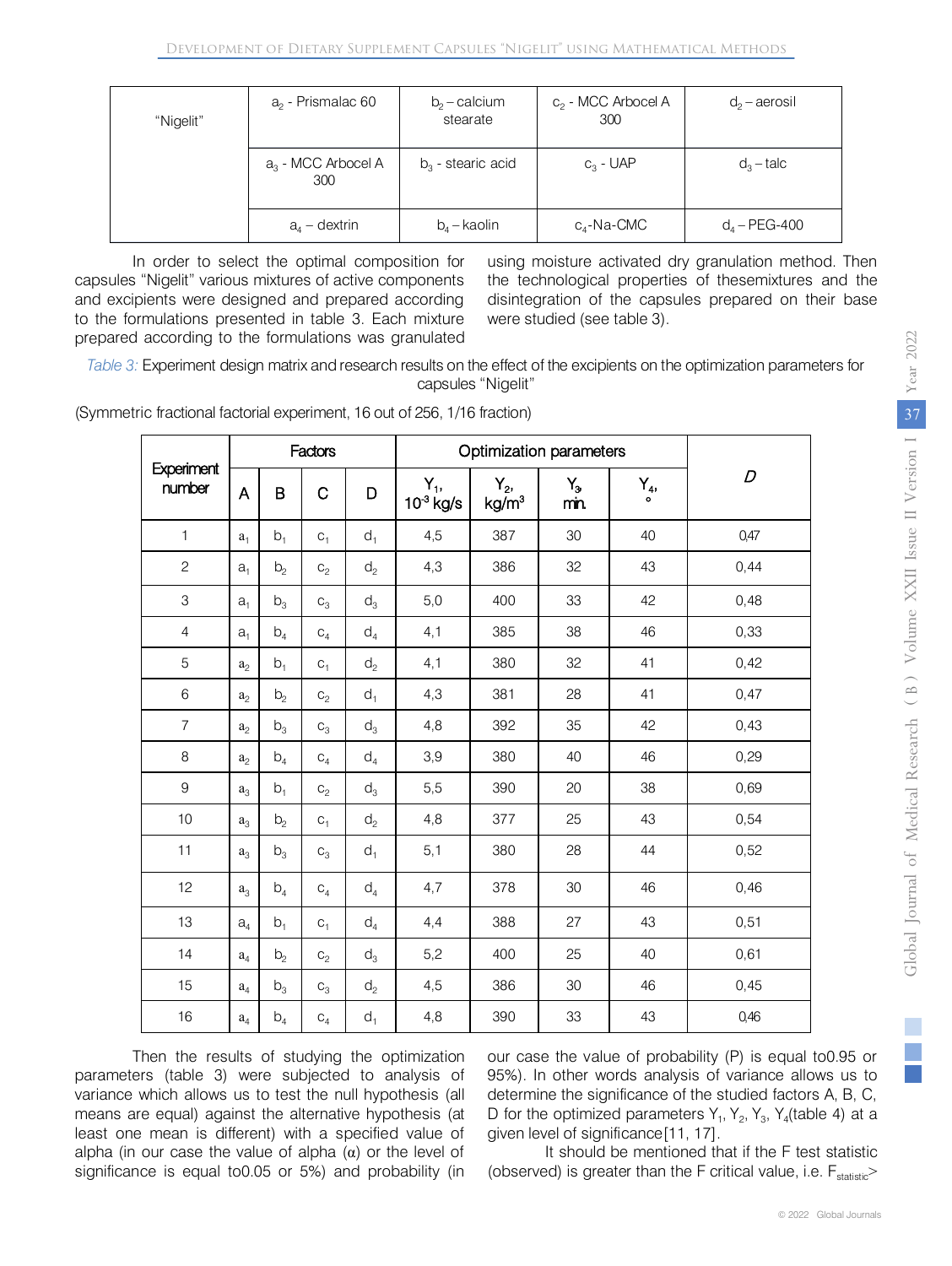$F_{critical}$ , then the hypothesis of similarity or the null hypothesis  $H_0$  is rejected, and the hypothesis of the difference or the alternative hypothesis  $H_1$  is accepted with a level of significance  $\alpha = 0.05$  or 5%. This means that the factor significantly affects the change in the output data - the values of the optimization parameter and the data depend on the factor with a probability of P  $= 0.95$  (P = 1 - α) or P = 95% (P = 100 - α). If the F test

statistic (observed) is less than the F critical value, i.e.  $F_{statistic}$ <  $F_{critical}$ , then the hypothesis of similarity or null hypothesis  $H_0$  is accepted, and the hypothesis of difference or alternative hypothesis  $H_1$  is rejected with a level of significance  $\alpha = 0.05$  or 5%. This means that the factor does not significantly affect the output data - the values of the optimization parameter with a probability of P = 0.95 (P = 1 -  $\alpha$ ) or P = 95% (P = 100 -  $\alpha$ ).

*Table 4:* Analysis of variance of the experimental data from the study of the indicators of the capsules "Nigelit"\* (Four-factor analysis of variance without replication)

| Optimization<br>parameters             | Source of<br>variance | Degrees of<br>freedom (df) | Sum of<br>squares (SS) | Mean<br>square (MS) | $\mathsf{F}_{\text{statistic}}$ | $F_{\text{critical}}$ |
|----------------------------------------|-----------------------|----------------------------|------------------------|---------------------|---------------------------------|-----------------------|
|                                        | Factor A              | 3                          | 1.26                   | 0.42                | 3.02                            | 3.49                  |
| $Y_1$ -Flowability,                    | Factor B              | 3                          | 0.45                   | 0.15                | 0.74                            | 3.49                  |
| $10^{-3}$ kg/s                         | Factor C              | 3                          | 0.73                   | 0.24                | 1.34                            | 3.49                  |
|                                        | Factor D              | 3                          | 1.66                   | 0.55                | 5.23                            | 3.49                  |
|                                        | Factor A              | 3                          | 268.5                  | 89,5                | 2.26                            | 3.49                  |
| $Y_2$ -Bulk density, kg/m <sup>3</sup> | Factor B              | 3                          | 78.5                   | 26.17               | 0.47                            | 3.49                  |
|                                        | Factor C              | 3                          | 156.5                  | 52.17               | 1.07                            | 3.49                  |
|                                        | Factor D              | 3                          | 467.5                  | 155.83              | 6.79                            | 3.49                  |
|                                        | Factor A              | 3                          | 174.75                 | 58.25               | 3.41                            | 3.49                  |
| $Y_3$ – Disintegration, min.           | Factor B              | 3                          | 172.25                 | 57.42               | 3.32                            | 3.49                  |
|                                        | Factor C              | 3                          | 182.25                 | 60.75               | 3.69                            | 3.49                  |
|                                        | Factor D              | 3                          | 66.75                  | 22.25               | 0.85                            | 3.49                  |
|                                        | Factor A              | $\mathsf 3$                | 0.5                    | 0.17                | 0.02                            | 3.49                  |
| $Y_4$ - Angle of repose, $\degree$     | Factor B              | 3                          | 51.5                   | 17.17               | 5.49                            | 3.49                  |
|                                        | Factor C              | 3                          | 51.5                   | 17.17               | 5.49                            | 3.49                  |
|                                        | Factor D              | 3                          | 48.5                   | 16.17               | 4.79                            | 3.49                  |

\*Analysis of variance was conducted on the experimental data from table 3, and the statistical indicators in table 4 *were calculated, using ANOVA module of the statistics software MiniTab.*

The results of the analysis of variance (table 4) allow us to state the following:

- The selected types of fillers (Factor A) does not have a significant effect on the flowability  $(Y_1)$ , bulk density  $(Y_2)$ , angle of repose  $(Y_4)$  of the granular materials as well as the disintegration of capsules  $(Y_3)$ ;
- The selected types of antiadherents (Factor B) has a significant effect on the angle of repose  $(Y_4)$  of the granular materials and does not have a significant effect on the flow ability  $(Y_1)$ , bulk density  $(Y_2)$  of the

granular materials as well as the disintegration of capsules  $(Y_3)$ ;

- The selected types of disintegrants (Factor C) has a significant effect on the disintegration of capsules  $(Y_3)$  and the angle of repose  $(Y_4)$  of the granular materials and does not have a significant effect on the flow ability  $(Y_1)$ , bulk density  $(Y_2)$ ;
- The selected types of glidants (Factor D) has a significant effect on the flow ability  $(Y_1)$ , bulk density  $(Y_2)$ , angle of repose  $(Y_4)$  of the granular materials and does not have a significant effect on the disintegration of capsules  $(Y_3)$ .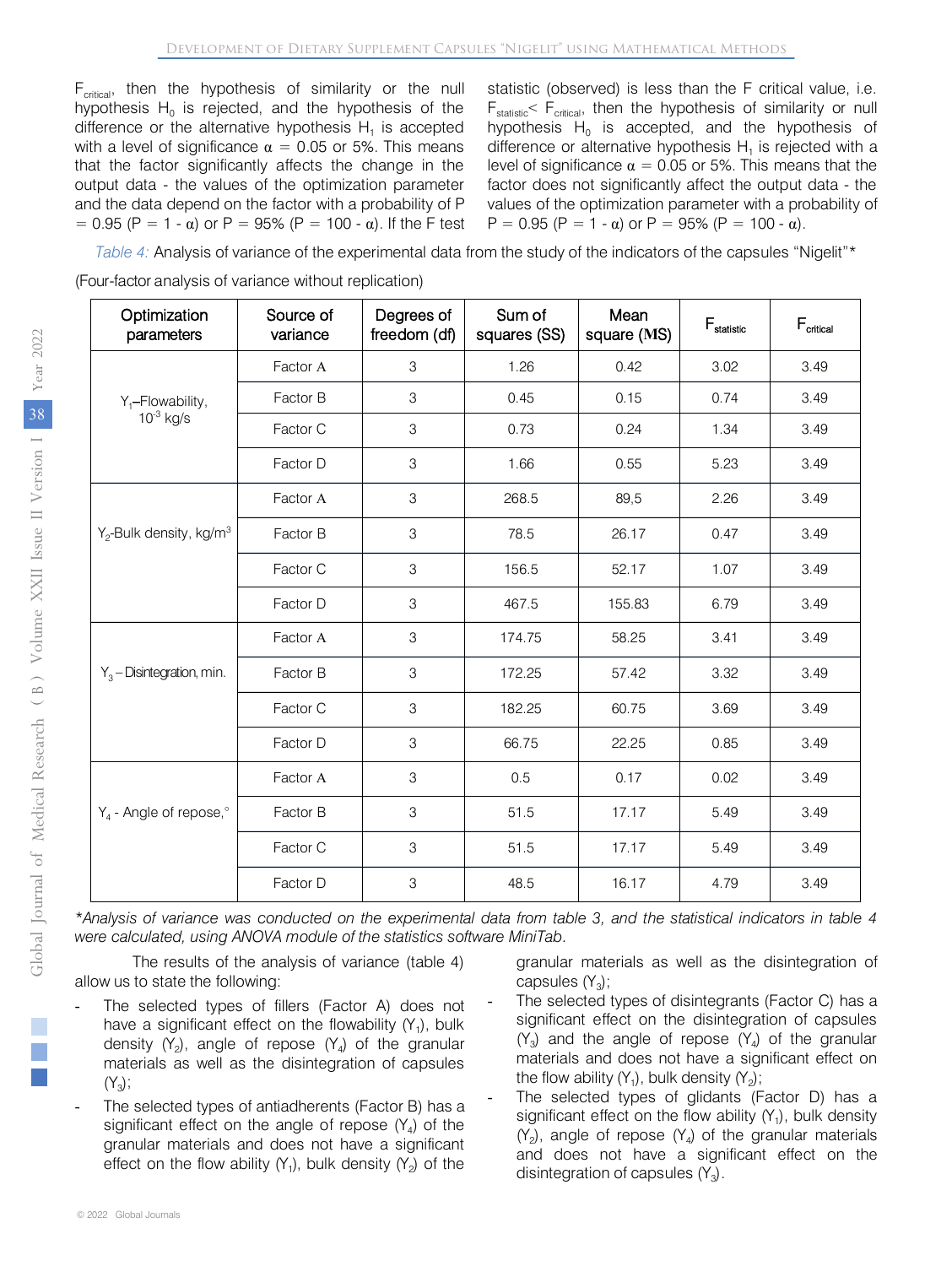The overall (generalized) evaluation of the optimization parameters - the disintegration of capsules and the technological properties of the granular materials (model mixtures)- was carried out using a desirability function [11, 18]. In order to generalize the values of the optimization parameters that have different units of measurement, we used the well-known and

widely accepted Harrington's desirability function, first introduced by him in solving quality control problems of mass production. The Harrington's scale establishes a correspondence between linguistic evaluations of desirability of the values of the indicator *x* and the numerical intervals *d(x)* (table 5) [11, 19].

| Linguistic evaluation | Intervals of the desirability function<br>values d(x) |
|-----------------------|-------------------------------------------------------|
| Very good             | $1.00 - 0.80$                                         |
| Good                  | $0.80 - 0.63$                                         |
| Satisfactory          | $0.63 - 0.37$                                         |
| Bad                   | $0.37 - 0.20$                                         |
| Very bad              | $0.20 - 0.00$                                         |

| Table 5: Numerical intervals of the Harrington's scale |  |
|--------------------------------------------------------|--|
|--------------------------------------------------------|--|

In order to construct the desirability function scale of the optimization parameters for the capsules "Nigelit"(Fig. 1), the method of quantitative analysis was used with the range of desirability values between 0 and 1 (Table 5). The value  $d = 1$  corresponds to the best value of the optimization parameters, while  $d = 0$  - to their worst value of ones. The intermediate values of the desirability function reflect specific levels of the product quality: very bad (0.00 - 0.20), bad (0.20 - 0.37), satisfactory (0.37 - 0.63), good (0.63 - 0.80) and very good (0.80 - 1.00). Conversion of the natural values (Y) into individual desirability values (*d*) with a one-sided limit Y  $\leq$  Y<sub>max</sub> or Y  $\geq$  Y <sub>min</sub> was performed using the following equation:

$$
d = \exp[-\exp(Y')]
$$
 (1)

where  $Y' = b_0 + b_1$ . The coefficients  $b_0$  and  $b_1$  were calculated by assigning the corresponding desirability values d for two of the property values, preferably selected within the range 0.2 <d< 0.8. The desirability curve (Fig. 1) were plotted in the (Y', d) coordinates based on the equation of the desirability function. At the same time,  $Y_{max}$  or  $Y_{min}$  on the dimensional scales corresponded to 0 (zero) on the dimensionless scale Y'. The desirability scale (Fig. 1) was used to convert the response values  $(Y_1, Y_2, Y_3, Y_4)$  into the dimensionless desirability function  $(d_1, d_2, d_3, d_4)$ , i.e. to find individual desirability values for the measured values of the optimization parameters  $Y_i$ .





Then the overall (generalized) desirability function values were calculated using the formula (2)as the geometric mean of individual desirability values found. It should be noted, this is a more successful approach towards optimization of the parameters for finished products (in our case capsules):

$$
D = \sqrt[4]{d_1 d_2 d_3 d_4} \tag{2}
$$

where *D* is overall (generalized) desirability function value;  $d_1$ ,  $d_2$ ,  $d_3$ ,  $d_4$  - individual desirability function values.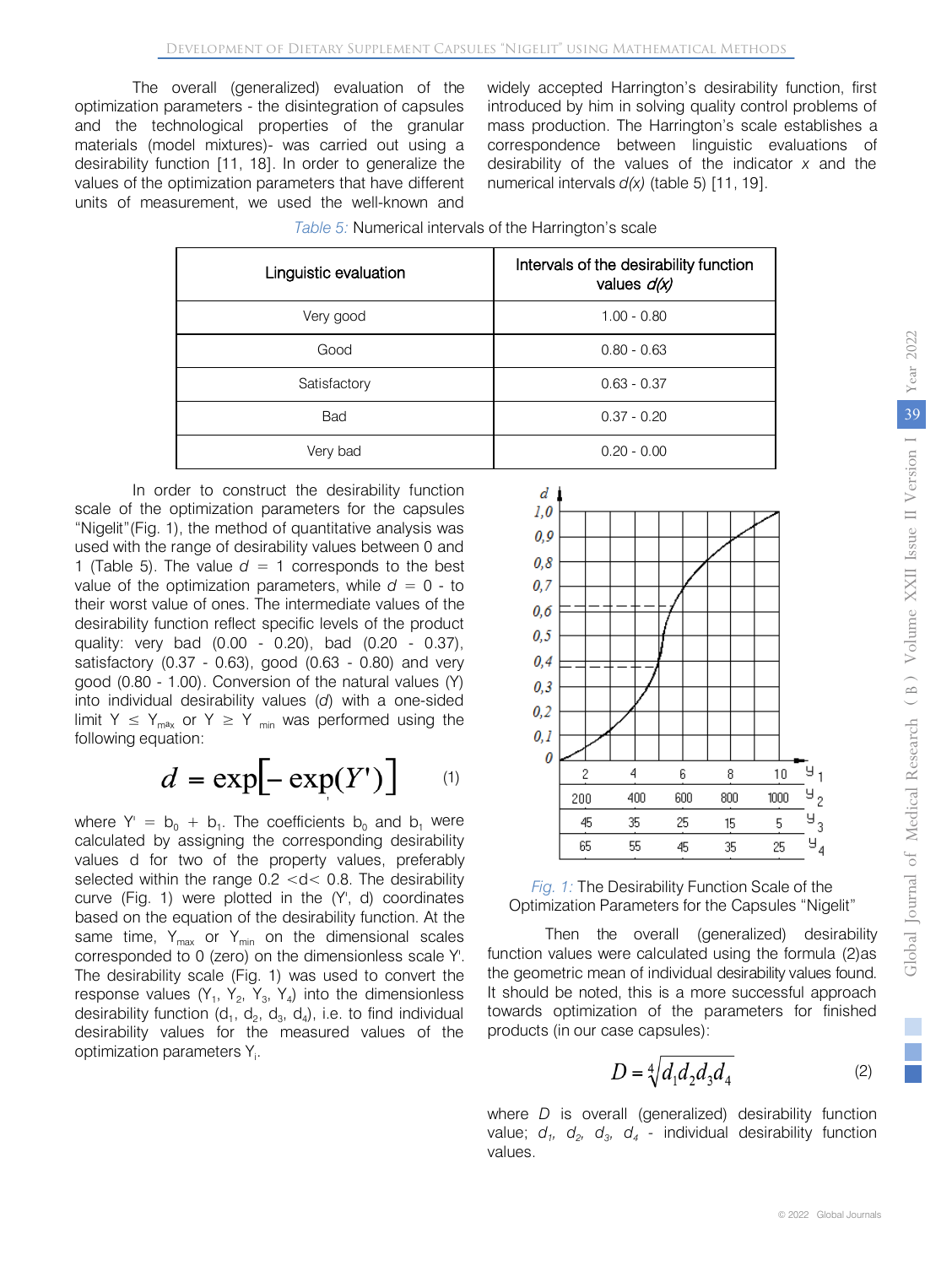The values of the overall (generalized) desirability function (*D*) for the capsules "Nigelit" are presented in table 3.

Based on the generalized evaluation of the optimization parameters - the disintegration of capsules and the technological properties of the granular materials (model mixtures), carried out using a desirability function, the excipients can be arranged in the order of preference as follows:

- The type of fillers (Factor A)  $a_3 > a_4 > a_1 > a_2$ ;
- The type of antiadherents (Factor B)  $b_1 > b_2 > b_3$  $b_4$ ;
- The type of disintegrants (Factor C)  $c_2>c_1>c_3>c_4$ ;

The type of glidants (Factor D) –  $d_2 > d_1 > d_2 > d_4$ .

The optimal composition for capsules "Nigelit" was formulated based on the results of the mathematical method of experimental design and using a desirability function.

The most optimal combination of levels of factors - composition of the excipients that ensure the required indicators for the capsules "Nigelit" (table 3, composition No. 9) was selected based on the values of the overall (generalized) desirability function (*D*) of the optimization parameters. The excipients included in this composition are listed in table 6.

*Table 6:* The Most Optimal Composition of the Excipients that Ensure the Required Indicators for the Capsules "Nigelit"

| Name of the<br>capsules | No. of the optimal<br>composition |     | Excipients included in the optimal composition                                                                                                      |
|-------------------------|-----------------------------------|-----|-----------------------------------------------------------------------------------------------------------------------------------------------------|
| "Nigelit"               | composition<br>in table 3         | No. | 9   MCC Arbocel A 300 (filler $-a_3$ )<br>Magnesium stearate(antiadherent-b1)<br>MCC Arbocel A 300 (disintegrant- $c_2$ )<br>talc(glidant $- d_3$ ) |

Based on the results of the mathematical method of experimental design, we recommend the following formulation and technology:

#### *Formulation:*

| Nigella sativa seeds ground   | $-350$ mg      |
|-------------------------------|----------------|
| Zinc sulphate                 | -20 (equal to  |
|                               | 7.3 mgof zinc) |
| MCC Arbocel A 300             | $-22$ mg       |
| Talc                          | $-4$ mg        |
| Magnesium stearate            | $-4$ mg        |
| Average net weight of capsule | $-00$ mg       |
|                               |                |

*Technological process:* A moisturizing liquid (water) is sprayed into the dry mixture during the mixing process of seeds ground of Nigella sativa and zinc sulphate with

"granule-forming" excipient- MCC Arbocel A 300(filler)in order to form agglomerates - granules. The "drying" of granules is accomplished by adding a "drying" excipient –the rest amount of MCC Arbocel A 300 (disintegrant) into the mixer, during the continuous mixing process. Since the final moisture content of the product obtained by this granulation method usually does not exceed the final moisture content of the granules obtained by traditional wet granulation, we did not perform additional thermal drying of the granules. In the final stage, talc (glidant) and magnesium stearate (antiadherent) are added to the granules. The resulted compact granules have good technological properties which are presented in table 7.

*Table 7:* Results of the study of the technological properties of the granules for the capsules "NIGELIT"

| No.            | <b>Studied indicators</b>                                                                       | Unit of<br>measurement | Obtained results                                                                         |
|----------------|-------------------------------------------------------------------------------------------------|------------------------|------------------------------------------------------------------------------------------|
| 1              | Appearance                                                                                      |                        | Dark brown granules with a strong, agreeable aromatic<br>odor and a spicy, pungent taste |
| 2              | Particle-size distribution:<br>$+2500$<br>$-2500 + 1000$<br>$-1000+500$<br>$-500+250$<br>$-250$ | μm, %                  | 1.5<br>23.0<br>47.5<br>20.8<br>7.2                                                       |
| 3              | Bulk density untapped                                                                           | kg/m <sup>3</sup>      | 390                                                                                      |
| $\overline{4}$ | Bulk density tapped                                                                             | kg/m <sup>3</sup>      | 455                                                                                      |
| 5              | Flowability                                                                                     | $10^{-3}$ kg/s         | 5.5                                                                                      |
| 6              | Angle of repose                                                                                 | $\circ$                | 38                                                                                       |
| 7              | Residual moisture                                                                               | %, 70 °C               | 4.2                                                                                      |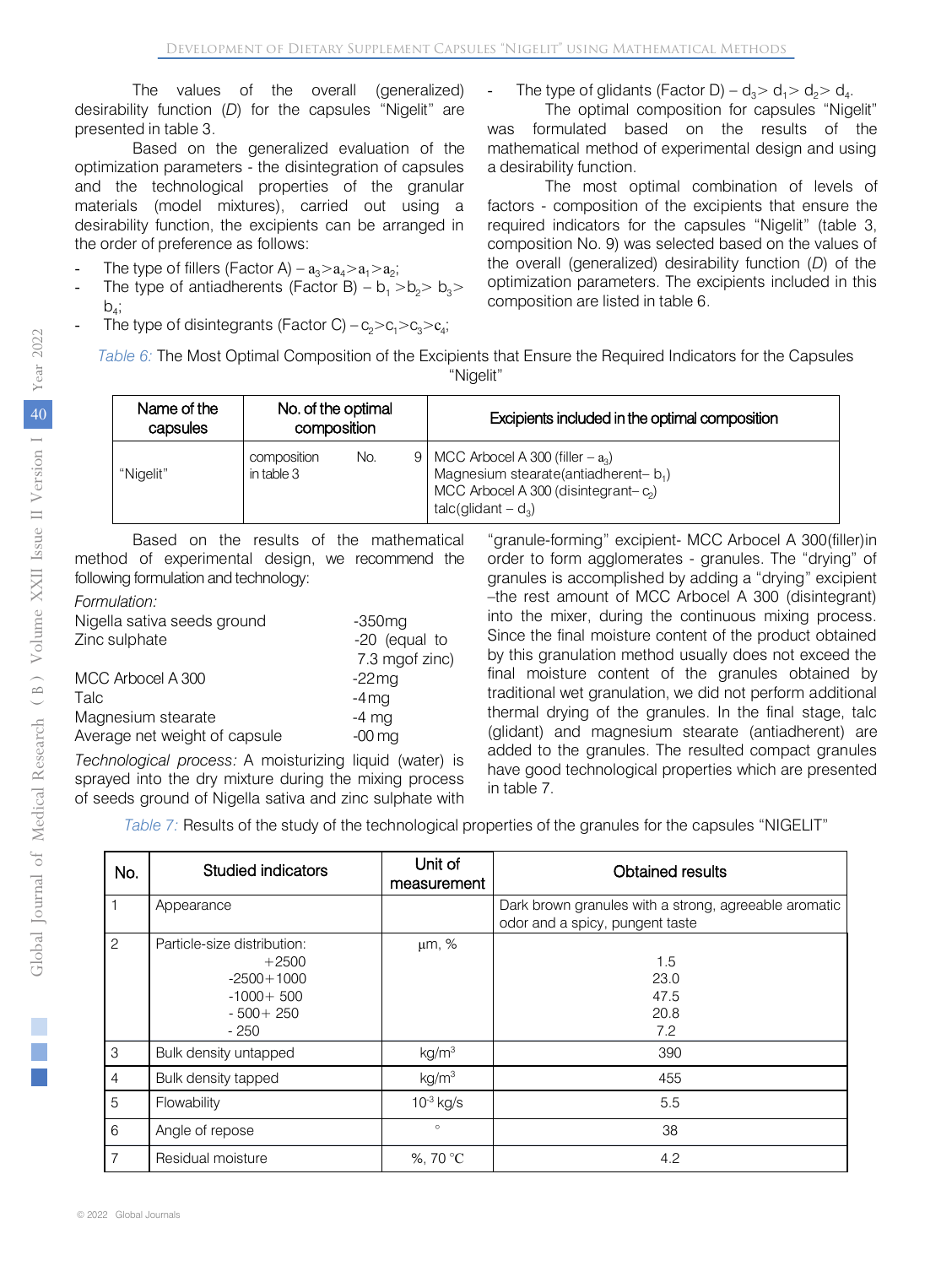As evidenced by the data in Table 7, in contrast prepared composition and technology has satisfactory<br>technological.proporties technological properties. to the mixture of active components, the granular material prepared according to the selected

 material to be encapsulated, it's density, empty capsule material to be encapsulated, it is density, empty capsule<br>volume capacity and the requirements for uniformity of the capsule contents the capsule size 00Е was chosen the capsule contents the capsule size oor was chosen<br>to encapsulate the calculated dosage. [17, 20]. The process of filling the capsules with the granular material ì was performed using the capsule-filling machine MF 30. Taking into account the amount of granular

#### IV. Conclusion

 according to the selected composition and technology and using the mathematical method of the experimental was formulated and the rational encapsulation technology for the capsules "Nigelit" with an average net Thus, based on the results of study of technological properties of the the mixture of active componentsand the granular material prepared design, the  $4 \times 4$  Latin square, an optimal composition weight of capsule (weight of core material) 400 mg was developed.

### References Références Referencias

- Market of dietary supplements to increase potency: 1. Maya Bikbova, Julia Progeria, PhD in Biology. sales leaders and key trends. Remedium. 2016. №10. pp. 25-27, available at: https://cyberleninka.ru/ article/n/rynok-bad-dlya-povysheniya-potentsiiosnovnye-trendy-i-lidery-prodazh/viewer
- 2. Karomatov I.Dj., Kobilova D.S.Nigella sativa new life of an ancient drug (mini review) Electronic scientific journal "Biology and Integration Medicine". 2018. №2 (19). pp. 248 – 261, available at: https:// cyberleninka.ru/article/n/chernushka-posevnayanovaya-zhizn-drevnego-lekarstvennogo-sredstvamini-obzor/viewer
- 3. Sayapina Irina Yurievna, Tseluiko Sergey Semyonovich, Cherednichenko Oksana Aleksandrovna Biological role of zinc in the prostate gland (molecular aspects) // Far Eastern Medical Journal. 2015. No. 2. pp. 137-143, available at: https://cyberleninka.ru/article/n/biologicheskaya-roltsinka-v-predstatelnoy-zheleze-molekulyarnyeaspekty
- 4. Iskandarova Sh.F., Djabarov N.A. Minerals are an important part of dietary supplements. Sciencetime. – 2018. № 2 (50). pp. 44-47.available at: https:// www.researchgate.net/publication/339302401\_Mine raly-vaznaa sostavnaa cast biologiceski [aktivnyh](https://www.researchgate.net/publication/339302401_Mineraly-vaznaa%20sostavnaa%20cast%20biologiceski%20aktivnyh%20dobavok)  dobavok
- 5. [Alekseev K.V., Blynskaya E.V., Suldin A.S., Sizyakov](https://www.researchgate.net/publication/339302401_Mineraly-vaznaa%20sostavnaa%20cast%20biologiceski%20aktivnyh%20dobavok)  S.A., Alekseeva S.K., Ditkovskaya A.G. Excipients in

hard capsule technology. Pharmacy 2009; 5: pp. 31-36.

- 6. Belousov V.A., Walter M.B. Basics of dosing and [tableting of medicinal powders. M.: Medicine 1980;](https://www.researchgate.net/publication/339302401_Mineraly-vaznaa%20sostavnaa%20cast%20biologiceski%20aktivnyh%20dobavok)  216 p.
- 7. [Walter M](https://www.researchgate.net/publication/339302401_Mineraly-vaznaa%20sostavnaa%20cast%20biologiceski%20aktivnyh%20dobavok).B., Tyutenkov O.L., Filipin N.A. Step-bystep control in the production of tablets. M.: Medicine 1982; 208 p.
- 8. N.E. Mamatmusaeva, Sh.O. Khakimzhanova, Kh.L. Ziyaev, A.M. Ermatov. Development of the composition and technology of capsules "Rometin". Pharmaceutical Bulletin of Uzbekistan. - 2020.No. 1, pp. 33-36.
- 9. Tentsova A.I., Groshovyi T.A., Golovkin V.A. et al., Optimization of pharmaceutical technology by methods of experiment planning, Zaporozhye. - 1981. - pp. 127-132.
- 10. Markova E.V. Guidelines for the use of Latin plans when planning an experiment with qualitative factors.- Chelyabinsk, 1971.- 135 p.
- 11. Jalilov U. M., Kambarov Kh.Dj., Fayzullaeva N. S., Bekchanov Kh. K., Karieva E.S. Optimization of composition and development of technology for capsules of dry extract of Cichorium Intybus. International Journal of Pharmaceutical Research | Oct - Dec 2019 | Vol 11 | Issue 4. рр. 619-624, available at: http://www.ijpronline.com/ViewArticle Detail.aspx?ID=11117.
- 12. Bekchanov K. K., Usubbaev A. M., Usubbaev M. U. The Composition and Technology of Mumifer Tablets Optimized Using Methods of Mathematical Experiment Planning //Pharmaceutical Chemistry Journal. – 2005. – T. 39. –  $N_2$ . 5. pp. 271-273.
- 13. Pavlov V.M., Chekhani N.R., Pavlova L.A. Technology of obtaining granulates of dry extracts by the method of moisture-activated granulation using kleptose as an auxiliary substance // Modern problems of science and education. - 2014. - No. 5.; available at: http://www.science-education.ru/ru/ article/view?id=14642
- 14. Sharma DM, Kosalge SB, Lade SN; Review on Moisture activated Dry Granulation Process; PharmaTutor; 2017; 5 (12); 58-67, available at: https://www.researchgate.net/publication/32148042 0 Review on Moisture Activated Dry Granulation Process
- 15. Demina N.B., Skatkov S.A., Anurova M.N. Moistureactivated granulation - application prospects. Pharmaceutical technologies and packaging. - 2012. - No. 4.; available at: www.medbusiness.ru ›Images› FTU\_4-2012\_41-43
- 16. Yurieva I.N., Vdovina G.P. Development of the composition and technology of powders for the preparation of a suspension for oral administration of a calcium preparation and study of stability. Modern problems of science and education. - 2014;